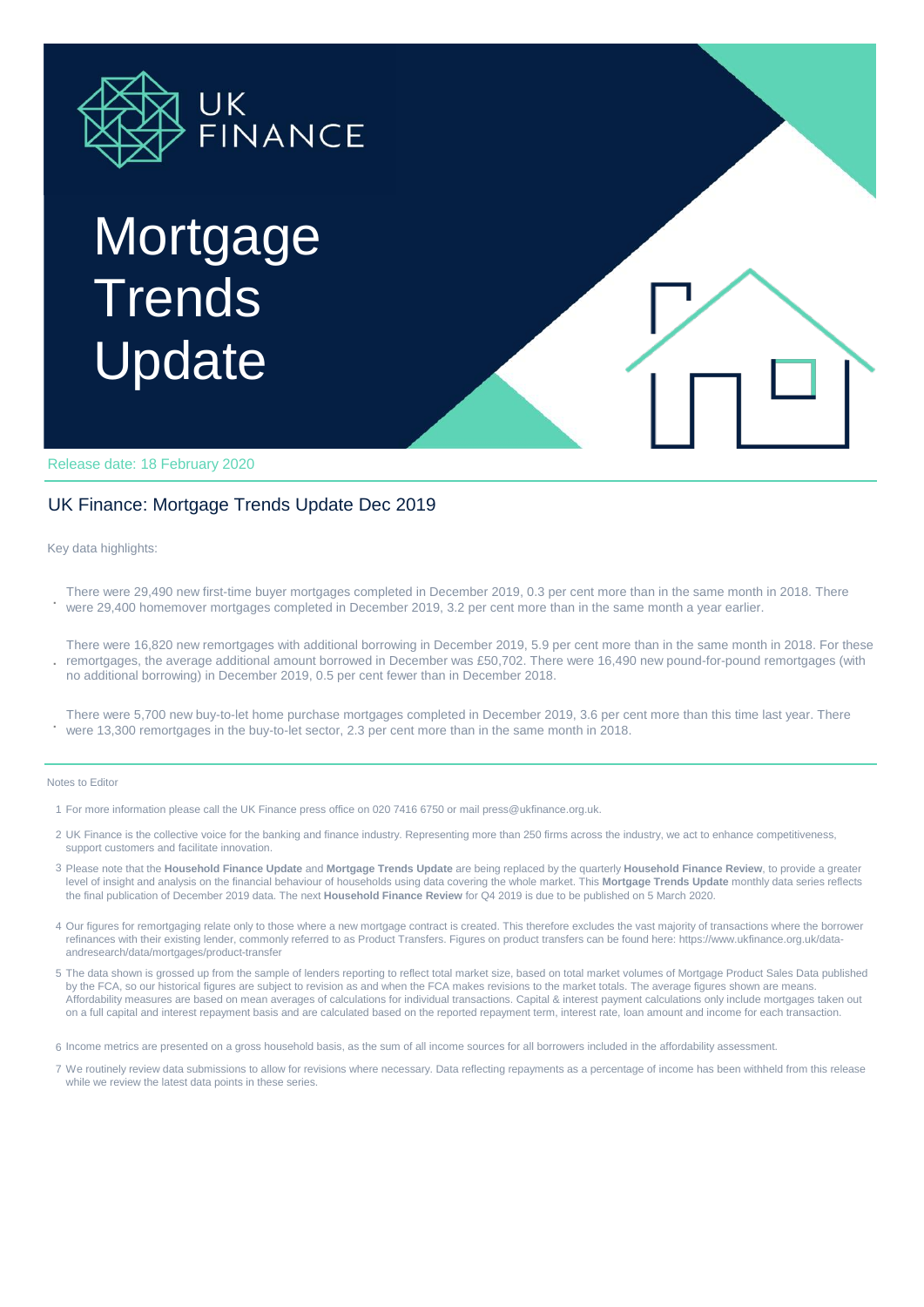# Release date: 18 February 2020

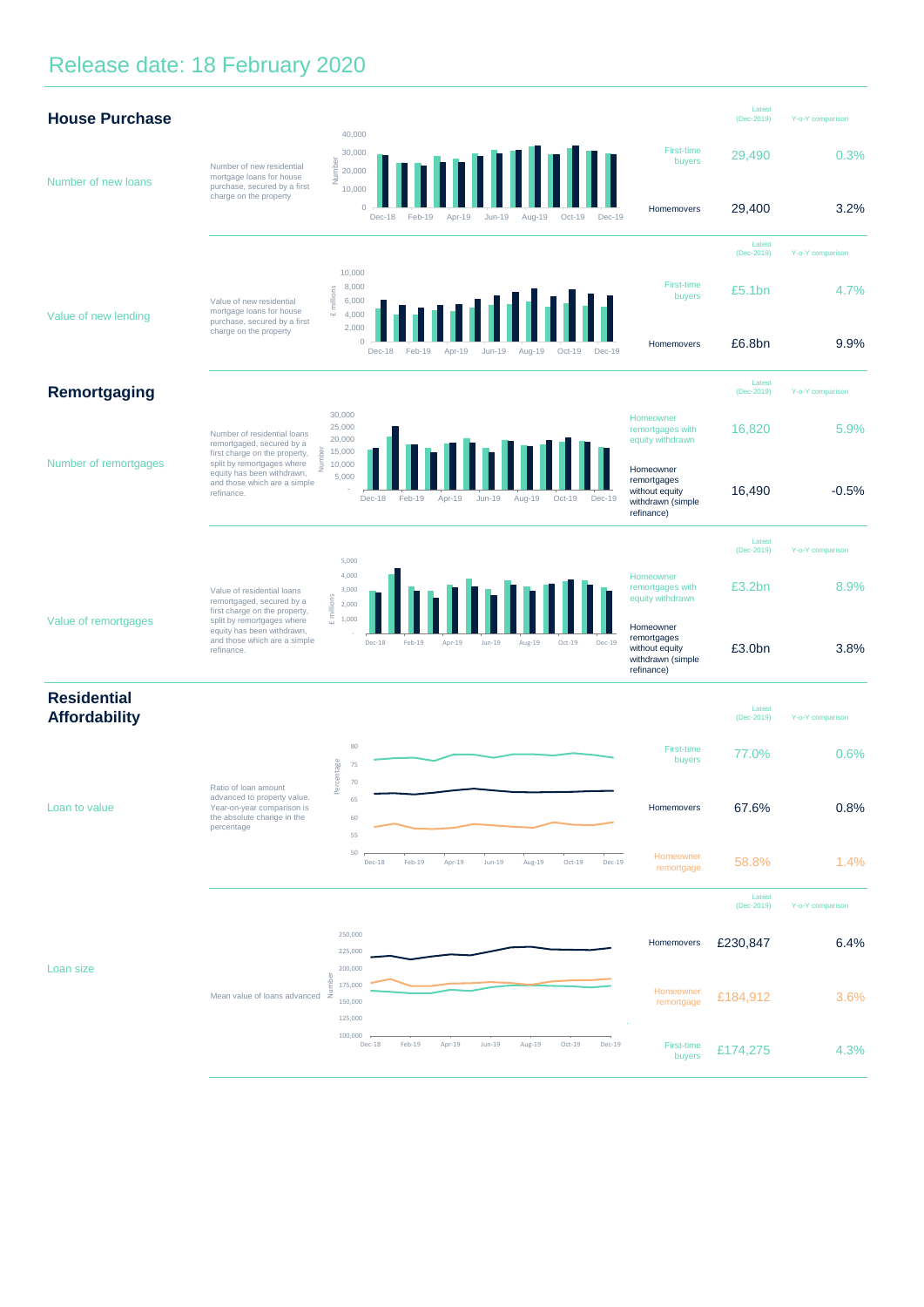